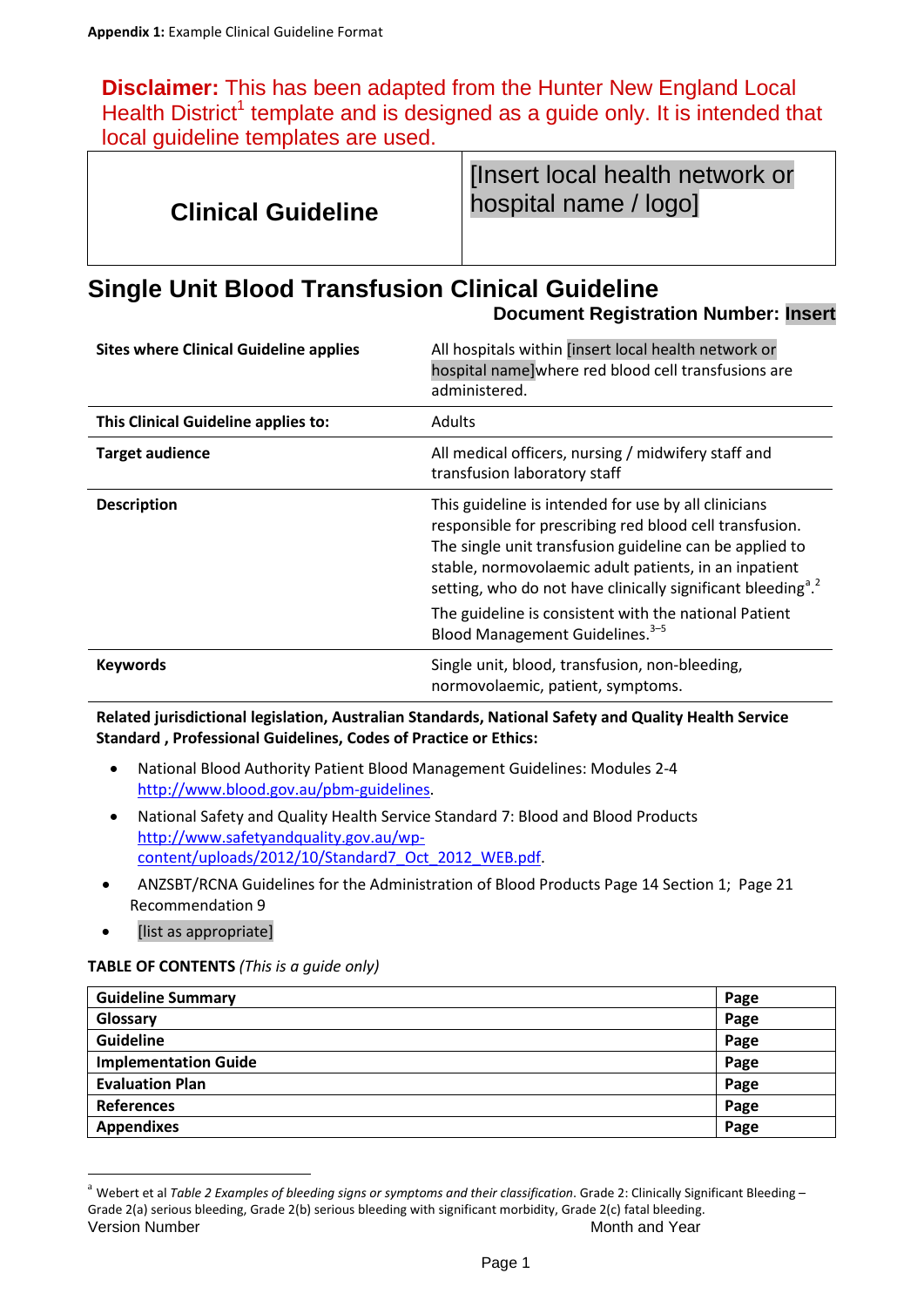#### **GUIDELINE SUMMARY**

This document establishes best practice for [insert local health network or hospital name]. While not requiring mandatory compliance, staff must have sound reasons for not implementing standards or practices set out within the guideline, or for measuring consistent variance in practice.

## **Introduction**

The Single Unit Transfusion Guideline is part of Patient Blood Management (PBM); an evidence based patient centred strategy to improve patient outcomes by minimising blood transfusions.

The Single Unit Transfusion Guideline can be applied to stable, normovolaemic adult patients, in an inpatient setting, who do not have clinically significant bleeding.<sup>2,6,7</sup> Transfuse one red blood cell unit at a time and only when clinically indicated, based on the need to relieve clinical signs and symptoms of anaemia. 4,5

Ensure clinical practice is in line with the national Patient Blood Management Guidelines: 3–5 "*Where indicated, transfusion of a single unit of RBC, followed by clinical reassessment to determine the need for further transfusion, is appropriate.*" 4,5

#### **GLOSSARY**

| <b>Acronym or Term</b> | <b>Definition</b>                                         |
|------------------------|-----------------------------------------------------------|
| <b>NBA</b>             | <b>National Blood Authority</b>                           |
| <b>ARCBS</b>           | Australian Red Cross Blood Service - "The Blood Service". |
| <b>NSQHS</b>           | National Safety and Quality Health Service                |
| PBM                    | patient blood management                                  |
| unit                   | single bag of red blood cells                             |
| <b>TACO</b>            | transfusion associated circulatory overload               |
| Hb                     | haemoglobin                                               |
| g/L                    | grams per litre                                           |
| <b>BloodNet</b>        | National Blood Authority inventory management system      |
| <b>CPOE</b>            | computerised physician order entry                        |
| <b>RBC</b>             | red blood cell                                            |

#### **GUIDELINE**

#### **AIM:**

To improve clinical practice and patient outcomes through alignment with the Patient Blood Management Guidelines.<sup>3-5</sup>

To ensure the safety and efficacy of red blood cell transfusion by confirming every unit transfused is a clinical decision where the expected benefit outweighs the risks.

## **WHO:**

This guideline applies to stable, normovolaemic adult patients, in an inpatient setting, who do not have clinically significant bleeding.<sup>2</sup>

Health care clinicians responsible for the clinical assessment, care planning and management of patients potentially requiring red blood cell transfusion therapy, nurses carrying out transfusion related patient care including administration and monitoring of red blood cell transfusions and laboratory staff monitoring transfusion practice should follow this guideline.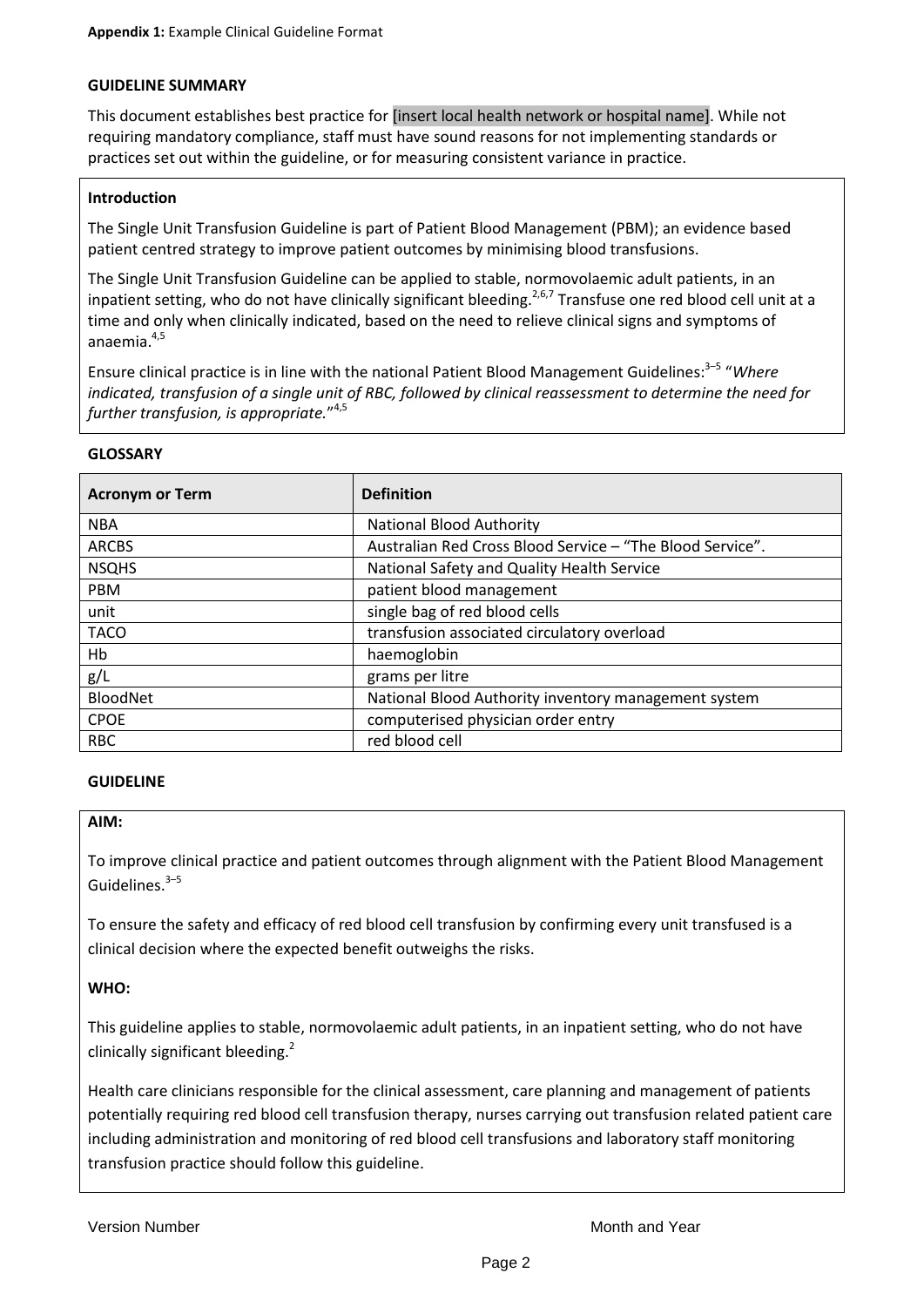# **WHAT:**

Informed consent must be obtained from the patient or responsible person/guardian.

Each red blood cell transfusion should be an independent clinical decision based on the risk, benefits and alternatives.

Transfusion should not be based on haemoglobin level alone but should also be based on assessment of the patient's clinical status.<sup>4,5</sup> For haemoglobin thresholds, refer to the national Patient Blood Management Guidelines, *Module 3 – Medical* practice point 3 (PP3) and *Module 4 – Critical Care* practice point 4 (PP4).

Transfuse one unit at a time and only when clinically indicated, based on the need to relieve clinical signs and symptoms of anaemia.<sup>4,5</sup> Symptoms may include dyspnoea, tachycardia, chest pain, hypotension, increased heart rate and decreased oxygen saturation. 8–10

# **WHY:**

Transfusing single units of red blood cells may reduce a patient's exposure to allogeneic blood.<sup>6,7</sup>

Transfusion is a live tissue transplant and not without associated risks.

Optimising patient tolerance of anaemia is one of the three pillars of patient blood management.<sup>3-5,11</sup>

# **Risks associated with transfusion are dose dependent:**

- Red blood cell transfusion may be associated with a dose-dependent increased risk of nosocomial infection and other morbidities. $12,13$  For further information on transfusion risks see Appendix B of the national Patient Blood Management Guidelines.<sup>3-5,11</sup>
- If one unit has achieved the stated outcome for the transfusion, for example improvement in clinical signs and symptoms of anaemia, further units will only increase the risks.

It is important to ensure that practice aligns with the national Patient Blood Management Guidelines (*Module 2 – Perioperative, Module 3 - Medical* and *Module 4 - Critical Care*) that support single unit transfusion.

The [National Safety and Quality Health Service Standard 7:](http://www.safetyandquality.gov.au/wp-content/uploads/2012/10/Standard7_Oct_2012_WEB.pdf) Blood and Blood Products requires blood and blood product policies and procedures to be consistent with national evidence based guidelines for pretransfusion practices, prescribing and clinical use of blood and blood products.<sup>14</sup>

- 7.1.1 Blood & blood product policies, procedures and/or protocols are **consistent with national evidence based guidelines** for pre-transfusion practices, prescribing & clinical use of blood & blood products
- 7.1.3 Action is taken to **increase the safety & appropriateness** of prescribing & clinically using blood & blood products
- 7.2.2 Action is taken to **reduce the risks** associated with transfusion practices & the clinical use of blood and blood products
- 7.4.1 Quality improvement activities are undertaken to reduce the risks of patient harm from transfusion practices & the clinical use of blood & blood products

Version Number Month and Year Month and Year Month and Year Month and Year Month and Year Month and Year Month Single unit transfusions are appropriate in adult patients, in an inpatient setting, who do not have clinically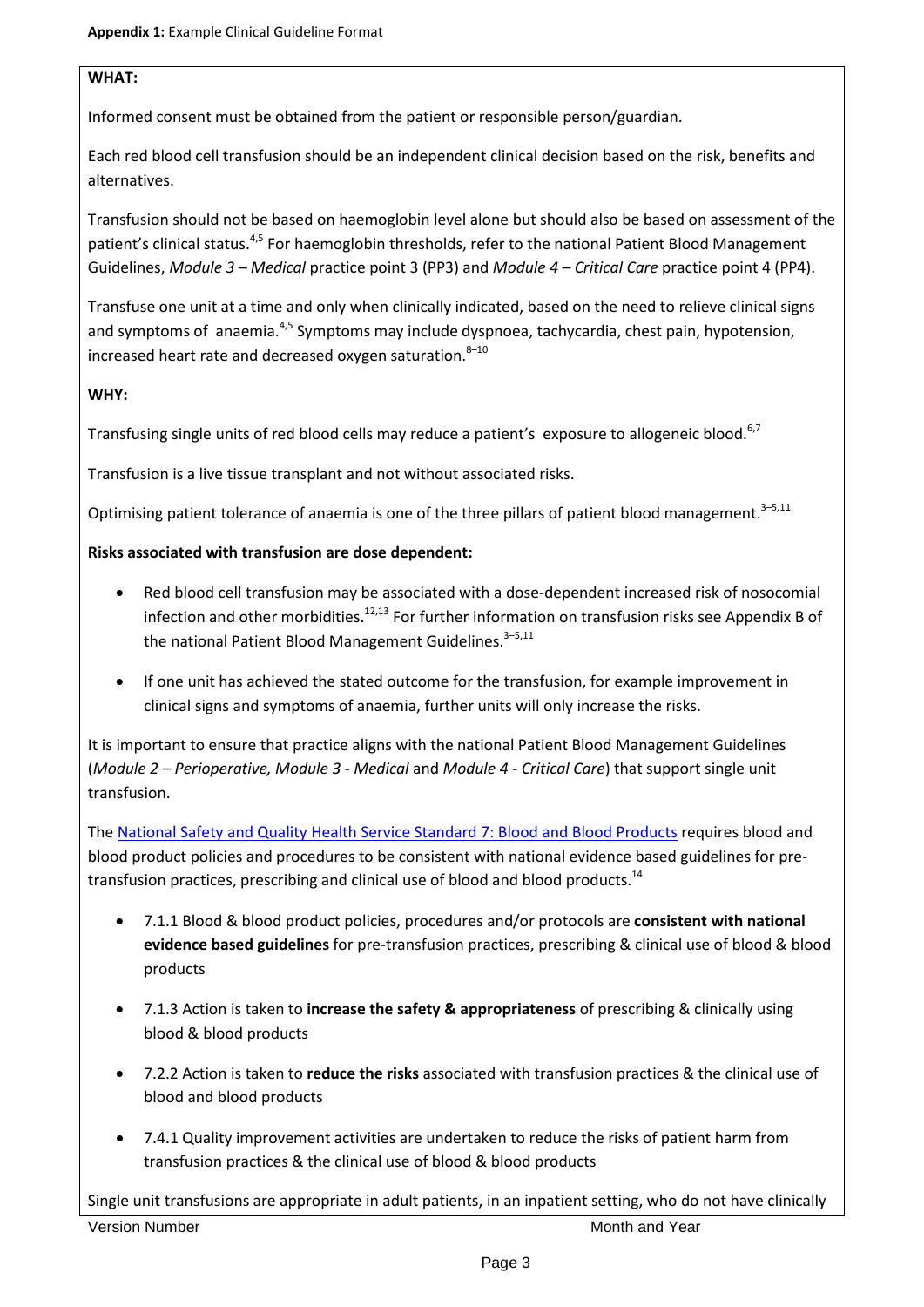significant bleeding and may reduce transfusion associated morbidity and mortality. $8,15$ 

Historically, two unit red blood cell transfusions were common practice as a single unit was not considered sufficient to correct anaemia.<sup>6,7</sup> Single unit transfusions currently represent only a small proportion of all transfusion.

Red blood cell transfusion also poses ongoing challenges in balancing supply and demand due to the increasing age of the population. Demand for blood will increase but the available donor pool will decrease.

Although blood is extremely safe from the currently known infectious agents, the potential threat from as yet unknown, or re-emerging pathogens deserves cautious consideration.<sup>16</sup>

# **HOW:**

These are the indications for red blood cell transfusion in stable, normovolaemic adult patients, in an inpatient setting, who do not have clinically significant bleeding:<sup>2</sup>

- Clinically assess the patient for symptoms of anaemia such as dyspnoea, tachycardia, chest pain, hypotension, increased heart rate and decreased oxygen saturation.<sup>8-10</sup>
- "Red blood cell transfusion should not be dictated by haemoglobin concentration alone, but should also be based on assessment of the patient's clinical status."<sup>4,5</sup> For haemoglobin thresholds refer to the national Patient Blood Management Guidelines, *Module 3 – Medical* practice point 3 (PP3) and *Module 4 – Critical Care* practice point 4 (PP4).
- "Where indicated, transfusion of a single unit of RBC, followed by clinical reassessment to determine the need for further transfusion, is appropriate."4,5
- For patients who are chronically transfused please refer to the relevant practice points in the Patient Blood Management Guidelines: Module 3 - Medical:<sup>4</sup> "In patients with myelodysplasia who are regularly and chronically transfused, there is no evidence to guide particular Hb thresholds. Decisions around appropriate triggers and frequency of transfusion need to be individualised, taking into account anaemia-related symptoms, functional or performance status, and the patient's response to previous transfusions."
- Red blood cell transfusion is inappropriate therapy for iron deficiency anaemia (IDA) unless an immediate increase in oxygen delivery is required, such as when the patient is experiencing endorgan compromise (for example, angina pectoris or cardiac failure), or IDA is complicated by serious, acute ongoing bleeding. Oral iron therapy, in appropriate doses and for a sufficient duration, is an effective first-line strategy for most patients. In selected patients for whom intravenous (IV) iron therapy is indicated, current formulations can be safely administered in outpatient treatment centres and are relatively inexpensive.<sup>17</sup>
- The national Patient Blood Management Guidelines: Module 3 Medical<sup>4</sup> state "In patients with iron deficiency anaemia, iron therapy is required to replenish iron stores regardless of whether a transfusion is indicated."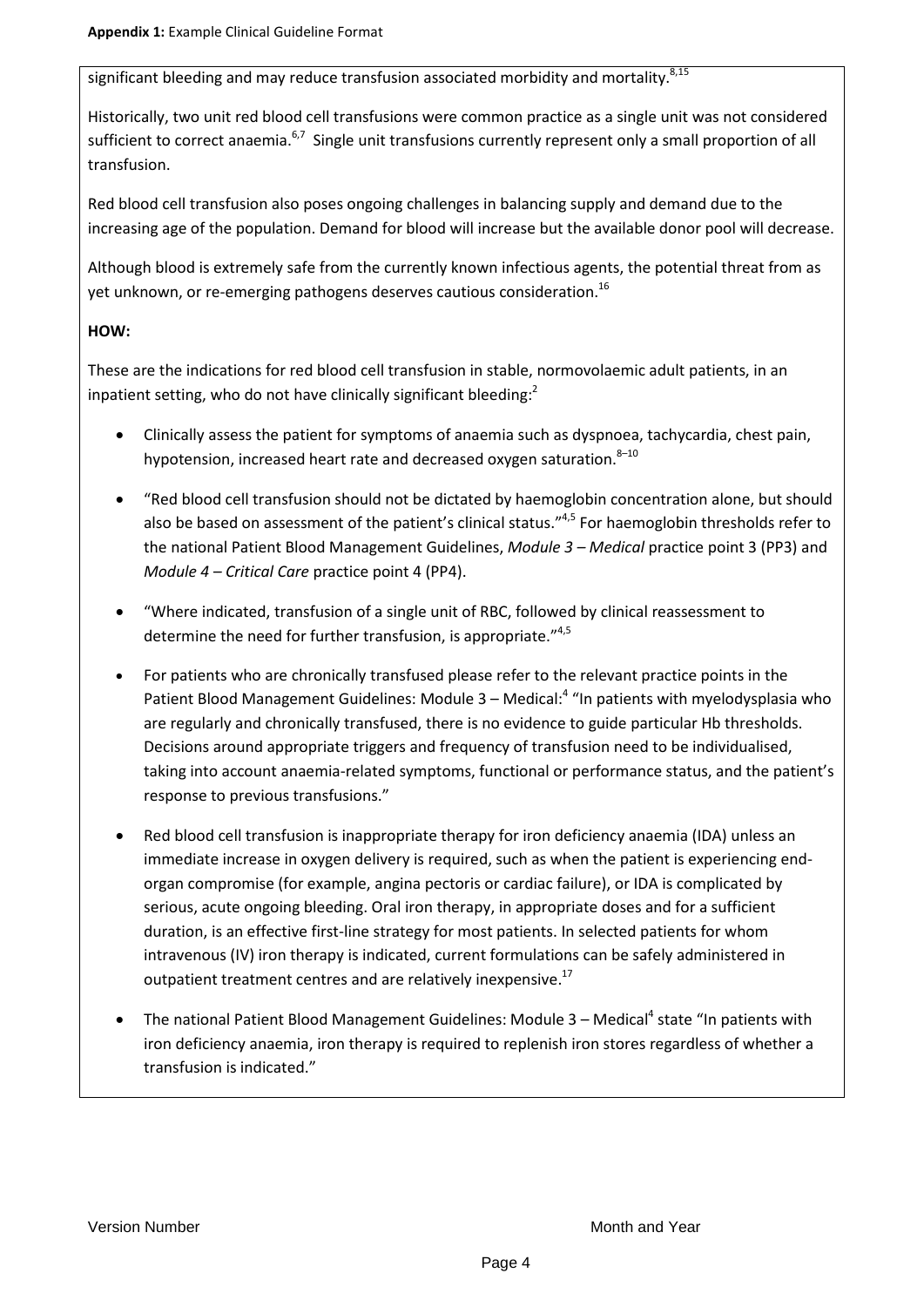#### **IMPLEMENTATION PLAN**

The following stepped approach may assist with the implementation of this guideline.<sup>18</sup>

## **1. Gain approval or endorsement of the guideline from the following:**

- Transfusion Governance Committee / Patient Blood Management Committee
- Executive and Quality managers
- Relevant clinicians
- Transfusion medicine staff

## **2. Identify key staff / team responsible for implementing the guideline**

- Identify key staff
- Document the roles and responsibilities of the staff

## **3. Provide education**

- Individual medical specialities
- All staff, including: medical; nursing; transfusion medicine and wards areas that may or may not use blood
- Consumer education
- Education of new staff at orientation

#### **4. Key messages**

Placement of key messages in the following areas:

- Hospital Intranets, websites
- Transfusion laboratory reports
- Internal hospital newsletters, magazines
- Visible signage of key messages e.g. posters

## **5. Support staff to implement the guideline**

- The Single Unit Transfusion Guideline should be available to all staff.
- Provide prompts for staff to determine the reason for transfusion e.g.questions to ask such as "Is the patient actively bleeding? Has the patient been reassessed since last transfusion? Is the patient still symptomatic?
- If a patient does not fall within the criteria, staff should have access to further advice e.g. haematologist, identified medical staff or laboratory director for approval.

## **The following resources could assist with the implementation of the Single Unit Transfusion Guideline**:

- Standard material to present to the hospital Transfusion Governance Committee / Patient Blood Management Committee seeking agreement to the guideline and details of how it would be implemented.
- Education material tailored for:
	- o Consumers: For example, iTransfuse Fact Sheet, all about blood, I need to know about Patient Blood Management and Single Unit Red Blood Cell Transfusion<sup>19,20</sup>
	- o Staff:
		- **PowerPoint presentation**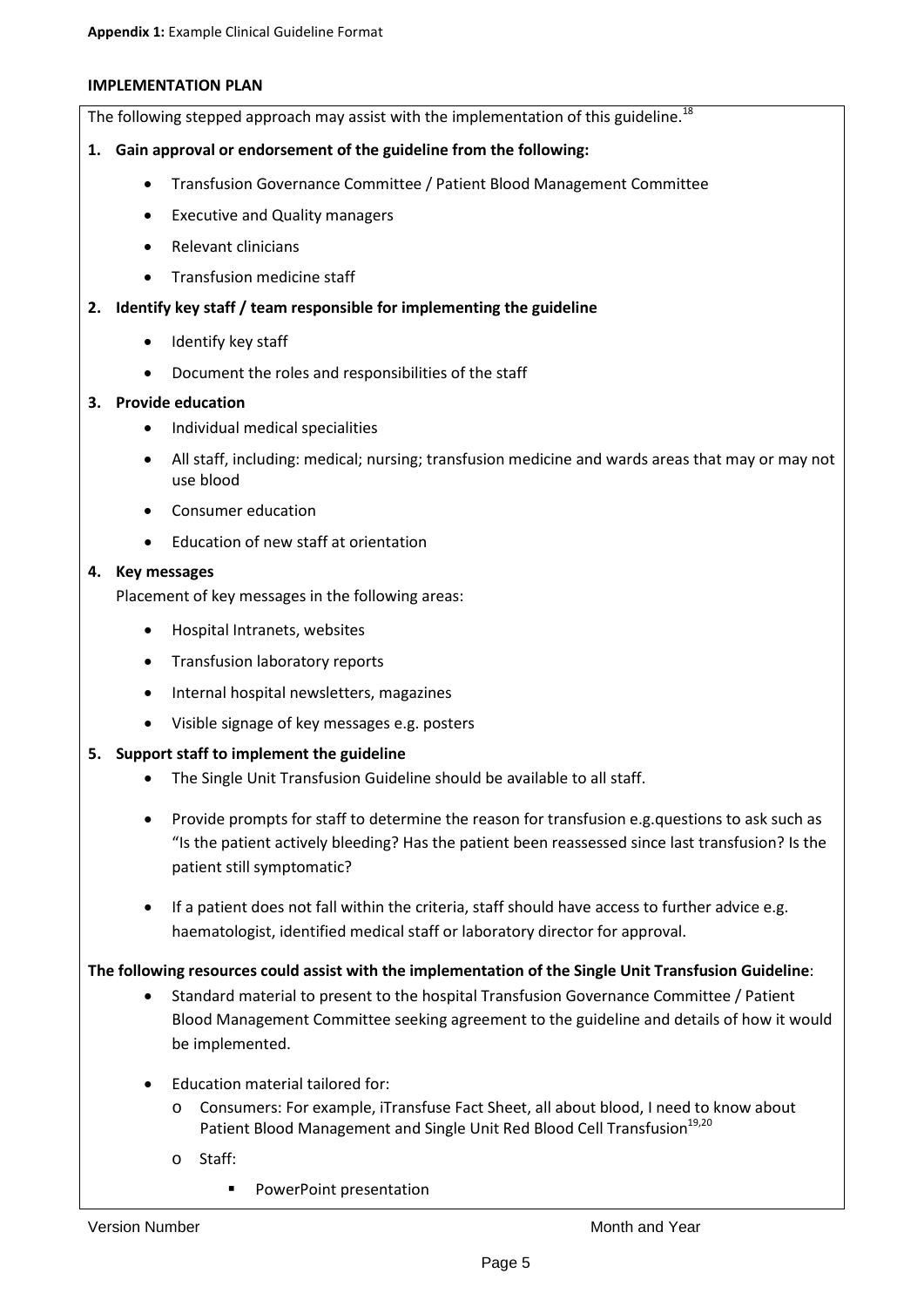- **Handout of information**
- **Newsletter**
- Visible signage

**Reminder: This guideline only applies to the stable normovolaemic adult patients, in an inpatient setting, who does not have clinically significant bleeding.**<sup>2</sup>

## **EVALUATION PLAN**

## **Collect data and review data on a regular basis.**

Some measures your hospital may be able to capture to determine the success of the guideline are:

- number units ordered per 24 hours from the Blood Service (BloodNet data)
- number of units transfused per patient (you should see more "odd" numbers)
- number of patients who received a single unit transfusion per day who are not bleeding or in an operating theatre.

Where possible, developing an "intelligent" computerised physician order entry (CPOE) system with decision support tools and guides to appropriate ordering is likely to assist.

In the absence of an electronic prescribing / ordering system, incorporation of the haemoglobin thresholds and the Single Unit Transfusion Guideline within the blood order / prescription form will provide timely point of care reminders of the guideline requirements.

Consideration should be given to introducing data collection and analysis as a standing item on the Transfusion Governance Committee / Patient Blood Management Committee agenda. This committee may nominate a person responsible for this task.

A transfusion nurse specialist or quality management staff may be involved with data collection and analysis.

# **Review and feedback**

- Consider including audit feedback as a standing item on the Transfusion Governance Committee / Patient Blood Management Committee agenda
- Consider sharing statistics with transfusion staff to highlight the impact of the introduction of the Single Unit Transfusion Guideline
- Continue empowering transfusion staff
- Consider providing a forum to air / discuss concerns and seek resolution to problems
- Consider providing access to articles / reports about progress and new developments in Single Unit Transfusion and Patient Blood Management .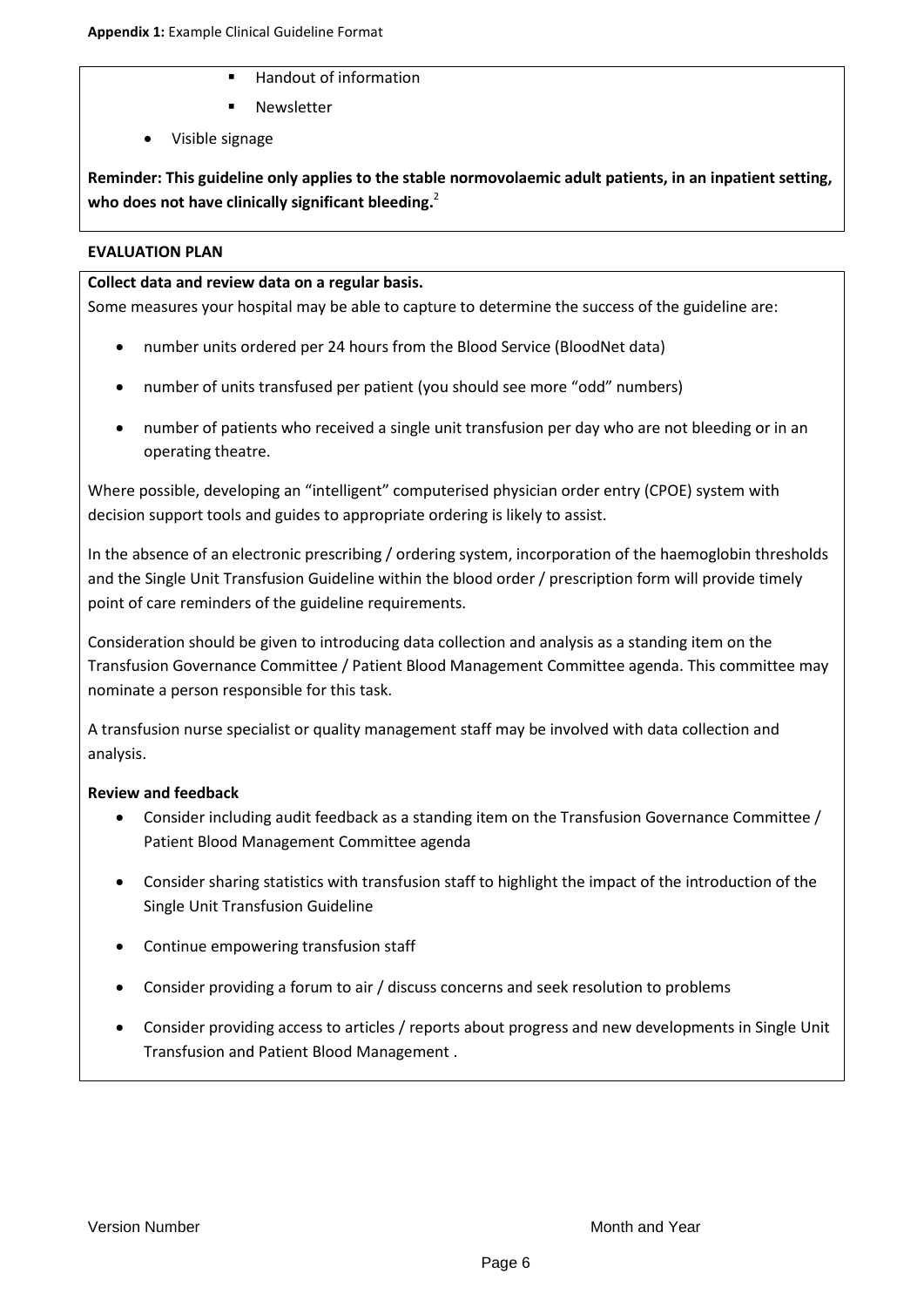## **CONSULTATION WITH KEY STAKEHOLDERS**

[List the key stakeholders consulted including name and title] Suggestions include:

Chair and membership of the Transfusion Governance Committee.

Directors of medicine, surgery, haematology, oncology, anaesthetics, intensive care and others.

Leading clinicians in specialties such as medicine, surgery, haematology, oncology, anaesthetics, intensive care, orthopaedics, cardiology, gastroenterology , renal medicine, surgical specialties, and others.

Visiting Medical Officers / General Practitioners, where appropriate.

Nurse Unit Managers and educators of wards and units where transfusions occur.

Senior Laboratory staff responsible for transfusion services.

Patient / community consumer representative.

**Tips on the consultation process:** Whilst wide consultation is preferable thought should be given to managing the process to ensure the document is finalised within a reasonable timeframe. When asking for feedback clear instructions should be given regarding what is being requested, the date by which it should be received and the contact details of the staff member who will collect the information. There are two levels of consultation:

- 1. **Targeted consultation** specific staff who are experts in the field and/or whose input is important for the drafting of the document. Involve staff from whom support for the implementation of the document is vital and include representation from the applicable geographic areas and types of clinical settings.
- 2. **Non-targeted consultation** you may wish to notify a wider audience that the document is in development and give them the opportunity to provide feedback by a certain date. Nursing and Midwifery staff can be consulted via the Nursing and Midwifery Clinical Guideline and Procedure Coordinator .

#### **APPENDIXES**

**1.** Audit Tool – An audit tool is currently under development

#### **REFERENCES**

| 1. | Hunter New England Local Health District Clinical Guideline. (Hunter New England Health District,<br>NSW Government: 2013).                                                                               |
|----|-----------------------------------------------------------------------------------------------------------------------------------------------------------------------------------------------------------|
| 2. | Webert, K. E. et al. A new tool to assess bleeding severity in patients with chemotherapy-induced<br>thrmbocytopaenia. Transfusion Practice 52, 2466-2474 (2012).                                         |
| 3. | National Blood Authority Patient blood management quidelines: Module 2 - Perioperative.<br>(Canberra, Australia, 2012).at <http: pbm-guidelines="" www.blood.gov.au=""></http:>                           |
| 4. | National Blood Authority Patient blood management quidelines: Module 3 - Medical. (National<br>Blood Authority: Canberra, Australia, 2012).at <http: pbm-guidelines="" www.blood.gov.au=""></http:>       |
| 5. | National Blood Authority Patient blood management quidelines: Module 4 – Critical Care. (Canberra,<br>Australia, 2013).at <http: pbm-guidelines="" www.blood.gov.au=""></http:>                           |
| 6. | Ma, M., Eckert, K., Ralley, F. & Chin-Yee, I. A retrospective study evaluating single-unit red blood cell<br>transfusions in reducing allogeneic blood exposure. Transfusion Medicine 15, 307-312 (2005). |
| 7. | Berger, M. D. et al. Significant reduction of red blood cell transfusion requirements by changing                                                                                                         |

Version Number National According to the Month and Year Month and Year Month and Year Month and Year Month and Year